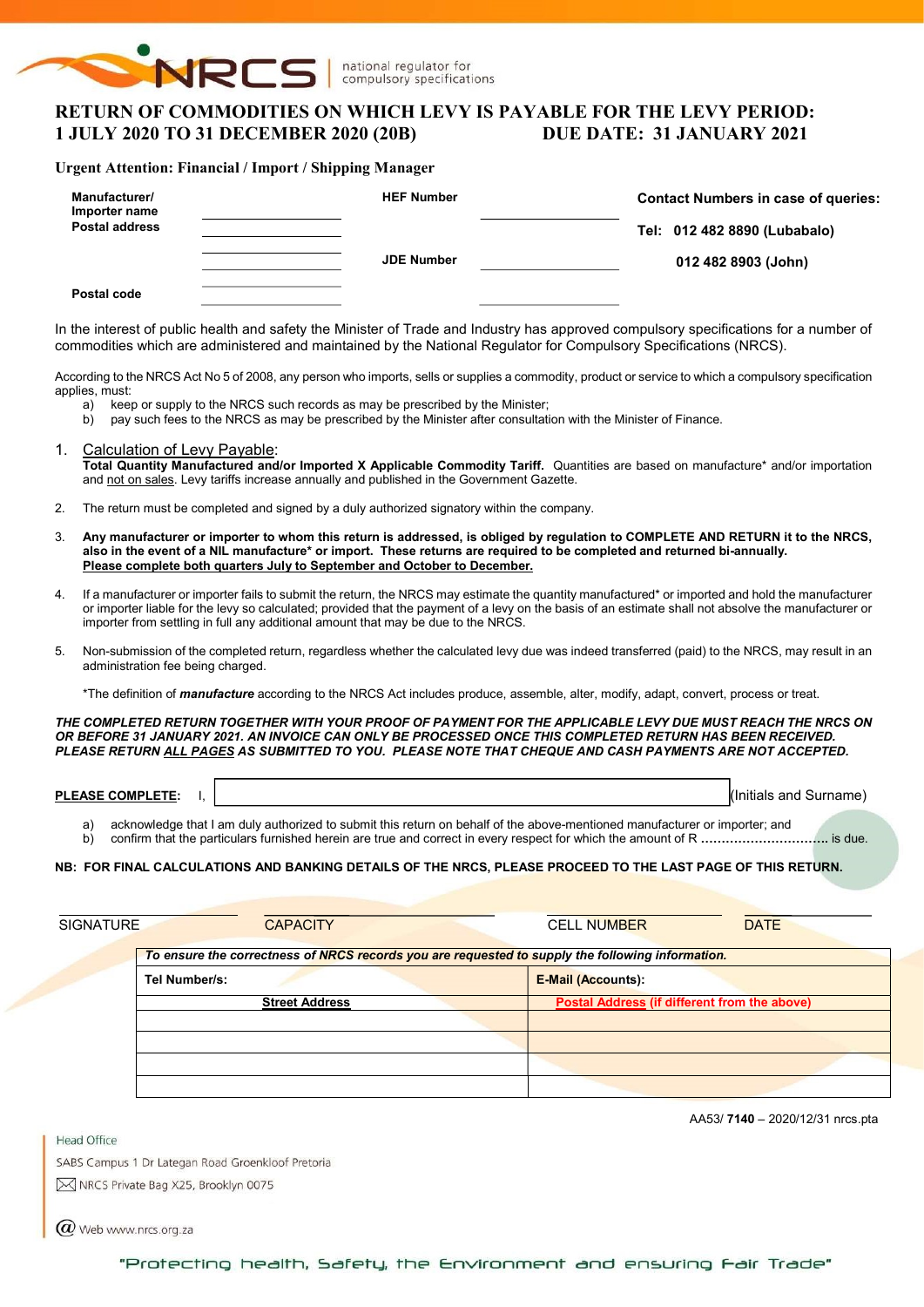### ELECTRICAL APPARATUS

PLEASE NOTE: TOTAL QUANTITY TO BE ROUNDED OFF TO THE <u>NEXT FULL UNIT</u>

| Code | Description of commodity                                                                                                                                                               |                               | Quantity<br>Manufactured<br><b>July to Sept</b> | Quantity<br>Imported<br><b>July to Sept</b> | Quantity<br>Manufactured<br>Oct to Dec | Quantity<br>Imported<br>Oct to Dec | <b>Total</b> | Unit                  | <b>Tariff</b>     | Levy payable |  |
|------|----------------------------------------------------------------------------------------------------------------------------------------------------------------------------------------|-------------------------------|-------------------------------------------------|---------------------------------------------|----------------------------------------|------------------------------------|--------------|-----------------------|-------------------|--------------|--|
| 7120 | Portable television antennae                                                                                                                                                           | (IEC 60065 / VC 8055)         |                                                 |                                             |                                        |                                    |              | 100 Items             | R 9,61            |              |  |
| 7121 | Audio Equipment, e.g. Hi-Fi Systems, Radios, etc                                                                                                                                       | (IEC 60065 / VC 8055)         |                                                 |                                             |                                        |                                    |              | 10 Items              | R 6,92            |              |  |
| 7123 | Audio Equipment e.g. Hi-Fi Systems, Radios, etc - Energy<br><b>Efficiency and Labelling</b>                                                                                            | (VC 9008)                     |                                                 |                                             |                                        |                                    |              | 10 Items              | R 13,20           |              |  |
| 7122 | Visual Equipment e.g. TVs, VCRs, DVD Players, etc.                                                                                                                                     | (IEC 60065 / VC 8055)         |                                                 |                                             |                                        |                                    |              | Item                  | R 1,99            |              |  |
| 7124 | Visual Equipment e.g. TVs VCRs, DVD Players, etc. - Energy<br><b>Efficiency and Labelling</b>                                                                                          | (VC 9008)                     |                                                 |                                             |                                        |                                    |              | <b>Item</b>           | R 1,41            |              |  |
| 7209 | Lamp Control Gear*                                                                                                                                                                     | (VC 9087)                     |                                                 |                                             |                                        |                                    |              | Item                  | R 0,62            |              |  |
| 7210 | Luminaires and Lighting Appliances, e.g. fluorescent, fixed,<br>portable, hand-held lamps, lighting chains, flood lights,<br>Christmas tree lighting sets, etc. VC 8055 OR (IEC 60598) |                               |                                                 |                                             |                                        |                                    |              | 10 Items              | R <sub>1,92</sub> |              |  |
| 7211 | Lamp holders                                                                                                                                                                           | (VC 8011)                     |                                                 |                                             |                                        |                                    |              | 100 Items             | R 3,81            |              |  |
| 7212 | Starters for tubular fluorescent lamps                                                                                                                                                 | (VC 8039)                     |                                                 |                                             |                                        |                                    |              | 100 Items             | R 1,92            |              |  |
| 7213 | Incandescent lamps (globes)                                                                                                                                                            | (VC 8043)                     |                                                 |                                             |                                        |                                    |              | 100 Items             | R <sub>1,92</sub> |              |  |
| 7214 | Single-Capped Fluorescent Lamps (CFL)*                                                                                                                                                 | $\overline{(VC 9091)}$        |                                                 |                                             |                                        |                                    |              | 10 Items              | R 1,76            |              |  |
| 7510 | Plugs                                                                                                                                                                                  | (VC 8008)                     |                                                 |                                             |                                        |                                    |              | 100 Items             | R 1,92            |              |  |
| 7511 | Socket outlets                                                                                                                                                                         | (VC 8008)                     |                                                 |                                             |                                        |                                    |              | 10 Items              | R 1,92            |              |  |
| 7512 | Socket outlet adaptors, including "Janus" couplers                                                                                                                                     | $(\overline{\text{VC }8008})$ |                                                 |                                             |                                        |                                    |              | 100 Items             | R 13,43           |              |  |
| 7513 | Switches for Fixed installations                                                                                                                                                       | (VC 8003)                     |                                                 |                                             |                                        |                                    |              | 100 Items             | R 11,53           |              |  |
| 7514 | Switches for Appliances                                                                                                                                                                | (VC 8052)                     |                                                 |                                             |                                        |                                    |              | 100 Items             | R 3,81            |              |  |
| 7517 | Cord Sets with plug and appliance coupler                                                                                                                                              | (VC 8029)                     |                                                 |                                             |                                        |                                    |              | 100 Items             | R 15,38           |              |  |
| 7518 | Cord Extension Sets - without switches                                                                                                                                                 | (VC 8029)                     |                                                 |                                             |                                        |                                    |              | 10 Items              | R 2.89            |              |  |
| 7519 | Cord Extension Sets - with switches                                                                                                                                                    | (VC 8029)                     |                                                 |                                             |                                        |                                    |              | $\overline{10}$ Items | R 5,19            |              |  |
| 7520 | Cord Extension Sets - with switches and MCCB                                                                                                                                           | ( <b>VC</b> 8029)             |                                                 |                                             |                                        |                                    |              | 10 Items              | R 16,89           |              |  |
| 7521 | Cord Extension Sets - with switches and ELPU                                                                                                                                           | (VC 8029)                     |                                                 |                                             |                                        |                                    |              | 10 Items              | R 19,98           |              |  |
| 7610 | Flexible Cords                                                                                                                                                                         | ( <b>VC</b> 8006)             |                                                 |                                             |                                        |                                    |              | 100 Kg                | R 5,76            |              |  |
| 7611 | Electric Cables - fixed installations, Medium Voltage<br>Electric Cables - fixed installations Low Voltage                                                                             | (VC 8077)<br>(VC 8075)        |                                                 |                                             |                                        |                                    |              | 100 Kg                | R 5,76            |              |  |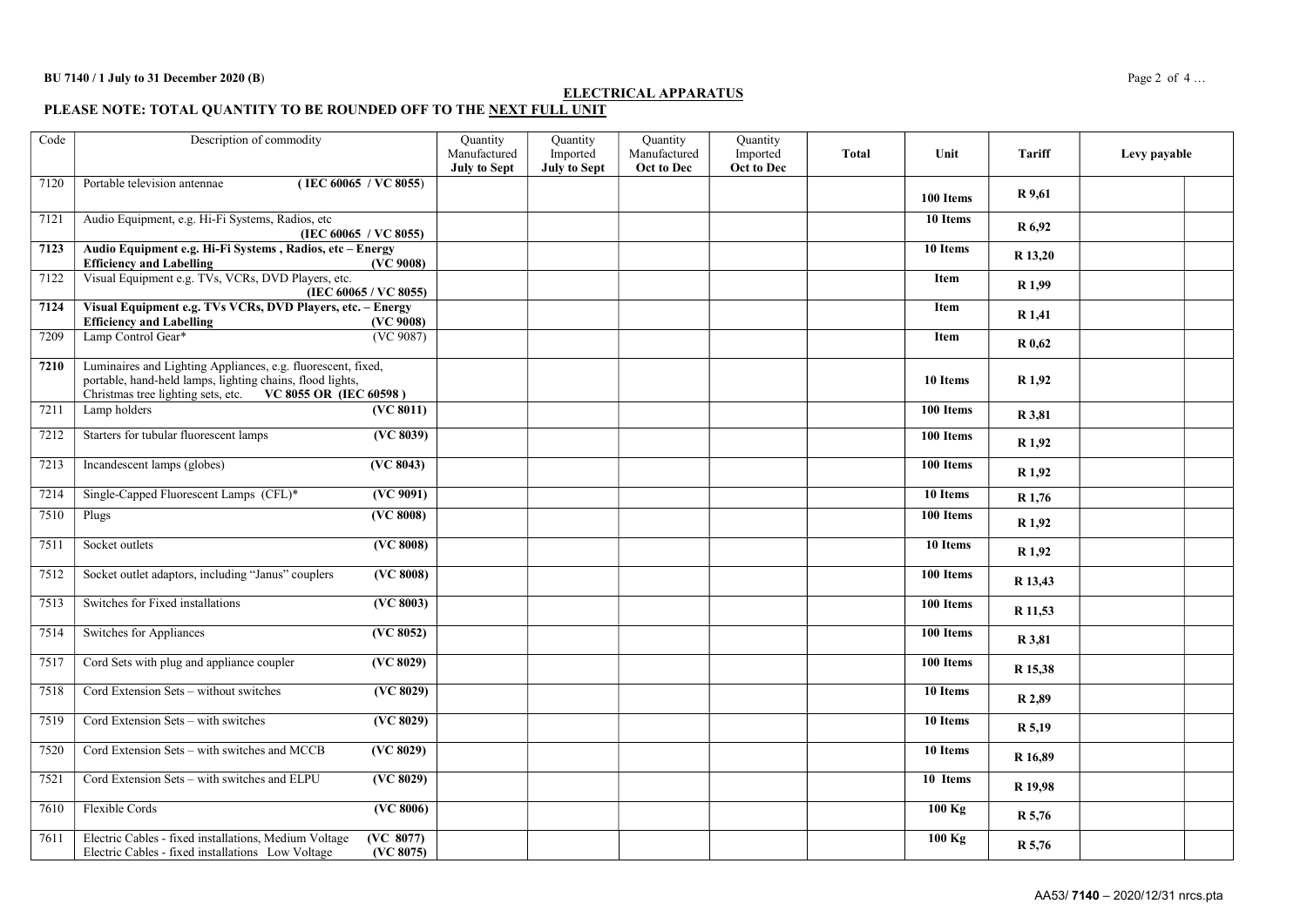## BU 7140 / 1 July to 31 December 2020 (B) Page 3 of 4

| Code | <b>Description of Commodity</b>                                                                                                                                                                                                                                                                                                                   | Quantity            | Quantity            | Quantity     | Quantity   |              |           |                |              |  |
|------|---------------------------------------------------------------------------------------------------------------------------------------------------------------------------------------------------------------------------------------------------------------------------------------------------------------------------------------------------|---------------------|---------------------|--------------|------------|--------------|-----------|----------------|--------------|--|
|      |                                                                                                                                                                                                                                                                                                                                                   | Manufactured        | Imported            | Manufactured | Imported   | <b>Total</b> | Unit      | Tariff         | Levy Payable |  |
|      |                                                                                                                                                                                                                                                                                                                                                   | <b>July to Sept</b> | <b>July to Sept</b> | Oct to Dec   | Oct to Dec |              |           |                |              |  |
| 7710 | (VC 8036)<br>Moulded case circuit-breakers : Single pole                                                                                                                                                                                                                                                                                          |                     |                     |              |            |              | 10 Items  | R 2,12         |              |  |
| 7711 | Moulded case circuit-breakers : Double pole<br>(VC 8036)                                                                                                                                                                                                                                                                                          |                     |                     |              |            |              | 10 Items  | R 7,11         |              |  |
| 7712 | ( <b>VC</b> 8036)<br>Moulded case circuit-breakers : Triple pole                                                                                                                                                                                                                                                                                  |                     |                     |              |            |              | 10 items  | <b>R</b> 10,00 |              |  |
| 7713 | Moulded case circuit-breakers: Four pole<br>(VC 8036)                                                                                                                                                                                                                                                                                             |                     |                     |              |            |              | 10 Items  | R 11,91        |              |  |
| 7719 | Transportable motor operated tools: e.g. table saw thickness planers<br>(IEC 61029) / $\vec{VC}$ 8055)<br>etc.<br>or (VC 9105)                                                                                                                                                                                                                    |                     |                     |              |            |              | 10 Items  | R 14,01        |              |  |
| 7720 | Hand-held electric power tools, e.g. lathes, saws, grinders, drills,<br>electric gardening and agricultural equipment, etc.<br>(IEC 60745 / VC 8055)<br>or (VC 9105)                                                                                                                                                                              |                     |                     |              |            |              | 10 Items  | R 11,33        |              |  |
| 7721 | Earth leakage protection units: Single phase<br>(VC 8035)                                                                                                                                                                                                                                                                                         |                     |                     |              |            |              | 10 Items  | R 16,53        |              |  |
| 7722 | Earth leakage protection units: Multi phase<br>$\overline{(VC 8035)}$                                                                                                                                                                                                                                                                             |                     |                     |              |            |              | 10 Items  | R 31,29        |              |  |
| 7810 | $\sqrt{\text{VC } 8012}$<br>Appliance couplers                                                                                                                                                                                                                                                                                                    |                     |                     |              |            |              | 100 Items | R 5,76         |              |  |
| 7811 | Appliance - Small:<br>(e.g. Vacuum cleaners, heaters, electric irons, heated blankets, fans,<br>hairdryers, kettles, motor-operated appliances, instantaneous water<br>heaters, soldering irons, battery chargers Safety of transformers,<br>reactors, power supply units and combinations thereof etc.)<br>(IEC 60335/IEC 61558)<br>$/$ VC 8055) |                     |                     |              |            |              | 10 Items  | R 1,92         |              |  |
| 7813 | <b>Appliance - Large:</b><br>(e.g. Freezers, refrigerators, dishwashers, washing machines, tumble<br>dryers, air conditioning units, catering equipment, microwave ovens,<br>stoves, electrical equipment for measurement, control, and laboratory<br>(IEC 60335 / IEC 61010 /<br>use etc.)<br>$VC$ 8055))                                        |                     |                     |              |            |              | Item      | R 2,42         |              |  |
| 7817 | <b>Appliance – Large:</b><br>(Only freezers, refrigerators, dishwashers, washing machines, tumble<br>dryers, washer-dryer combinations, electric ovens and air<br>conditioners) - Energy Efficiency and labeling<br>(VC 9008)                                                                                                                     |                     |                     |              |            |              | Item      | R 2,89         |              |  |
| 7815 | Hot water storage tanks for domestic use<br>(VC 9006)                                                                                                                                                                                                                                                                                             |                     |                     |              |            |              | Item      | R 2,42         |              |  |
| 7812 | Information Technology (IT) equipment and business systems,<br>(e.g. computers, monitors, printers, copiers, fax machines,<br>scanners, modems, routers etc.<br>(IEC 60950 / VC 8055)                                                                                                                                                             |                     |                     |              |            |              | Item      | $R_{5,70}$     |              |  |
| 7814 | Information Technology (IT) components, e.g. power-supplies,<br>cell phone battery chargers, motherboards, etc.<br>(IEC 60950 / VC 8055)                                                                                                                                                                                                          |                     |                     |              |            |              | 100 Items | R 59,54        |              |  |